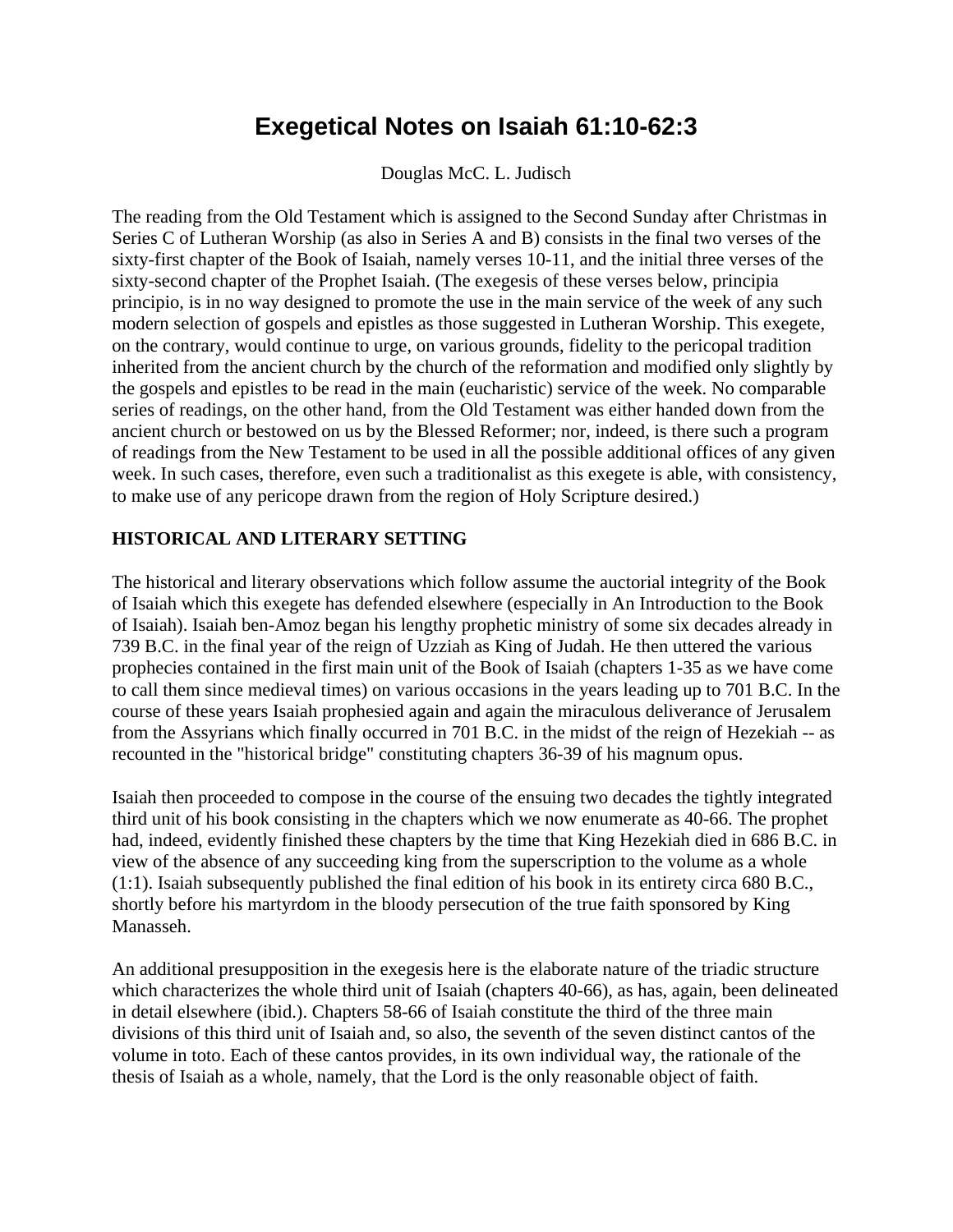Canto 7, then, of the Book of Isaiah argues that the Lord is the only reasonable object of faith because, in addition to all the points presented, He gives a blessed future to His people in time and eternity. This future bliss was to come, predicted Isaiah, in the messianic age (1.) through the repentance of Israel (chapters 58-60), (2.) through the word of the Messiah Himself (chapters 61:1-63:6), and (3.) again, in chiastic fashion, through the repentance of Israel (chapters 63:7- 66:24).

Within the middle sub-canto (chapters 61:1-63:6) of Canto 7, the first section clearly concludes with a stanza (61: 10 and 11) in which there is a change in speakers from the preceding verses (61: 1-9), as there is, contrariwise, a change back again to the Messiah speaking in the ensuing section (chapter 62). The following outline thus emerges of the Seventh Canto of Isaiah (chapters 58-66) with special emphasis on chapters 61 and 62 of the book:

The Lord's Gift of a Blessed Future to His People

Words Concentrating upon the New Testament Era

from circa 30 A.D. to the Parousia

- 1. Through the Repentance of Israel (chapters 58-60)
	- 1. Its Nature (chapter 58)
		- 1. Its distinction from empty formalism (verses 1-7)
		- 2. Its indispensability to the Christian life (verses 8-12)
		- 3. Its distinction from self-indulgence (verses 13- 14)
	- 2. Its Necessity: Israel's sinfulness (chapter 59)
		- 1. As shown by Isaiah's accusations (verses 1-8)
		- 2. As shown by a corporate confession (verses 9-15a)
		- 3. As shown by the Lord's response (verses 15b-21)
	- 3. Its Issue: Blessedness (chapter 60)
		- 1. The extension of the church throughout the world (verses 1-9)
		- 2. The security of the church (from divine wrath and her enemies) (verses 10-18)
		- 3. The enlightenment of the church (verses 19-22)
- 2. Through the Word of Messiah (chapters 61:1-63:6)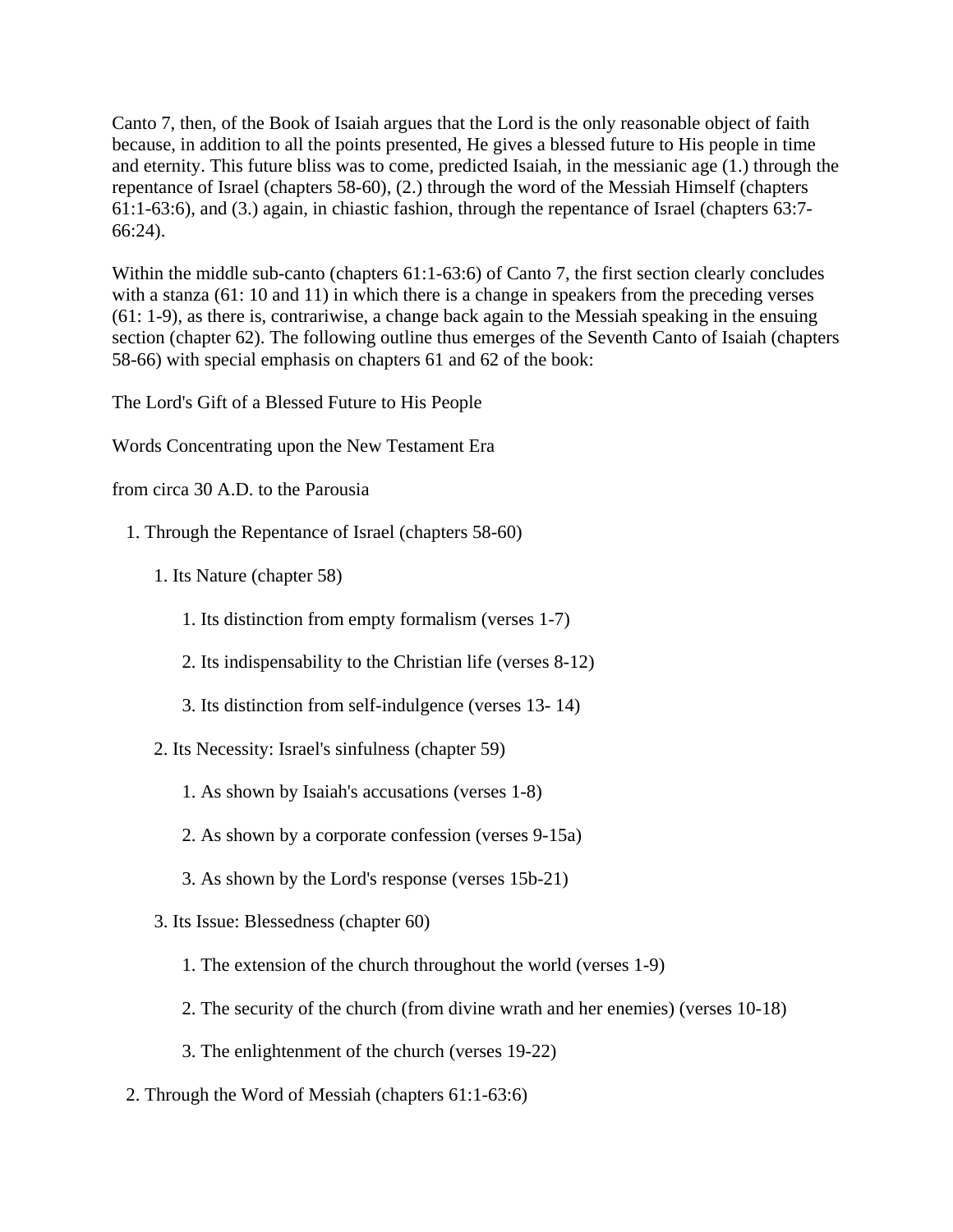- 1. His Proclamation of the Gospel (chapter 61)
	- 1. Its basis: the commission of the Messiah (verses 1-3)
	- 2. Its addressees: men of all nations (verses 4-9)
	- 3. Its issue: rejoicing in the resulting church of God (verses 10-11)
		- 1. Its essence: joy in the One True God (verse 10a1)
- 2. Its basis (righteousness and so salvation) expressed in a complex figure (verse 10a2- 10b)
	- 1. The basic metaphors (10a2)
	- 2. The salvation won by he Messiah (verse 10a2a)
	- 3. The righteousness of the Messiah (verse 10a2b)
	- 4. The internal similes (verse 10b)
		- 1. The simile of the bridegroom (verse 10b1)
		- 2. The simile of the bride (verse 10b2)

 5. Its basis and results (righteousness and praise respectively) expressed in a simple simile (verse 11)

- 1. The agricultural side of the comparison (verse 11a)
- 2. The spiritual side of the comparison (verse 11b)
	- 1. The saving righteousness of the Messiah (11b1)
	- 2. The resulting praise of the Messiah (verse 11b2)
- 2. His Zeal to Save His People (chapter 62)
	- 1. Because of His devotion to them (verses 1-5)
		- 1. Its manifestation in the expansion of His church (verses 1-2)
			- 1. The basis of its growth: His own empowering devotion in action (verse 1a)
			- 2. The means of its growth through the agency of the church itself (verse 1b)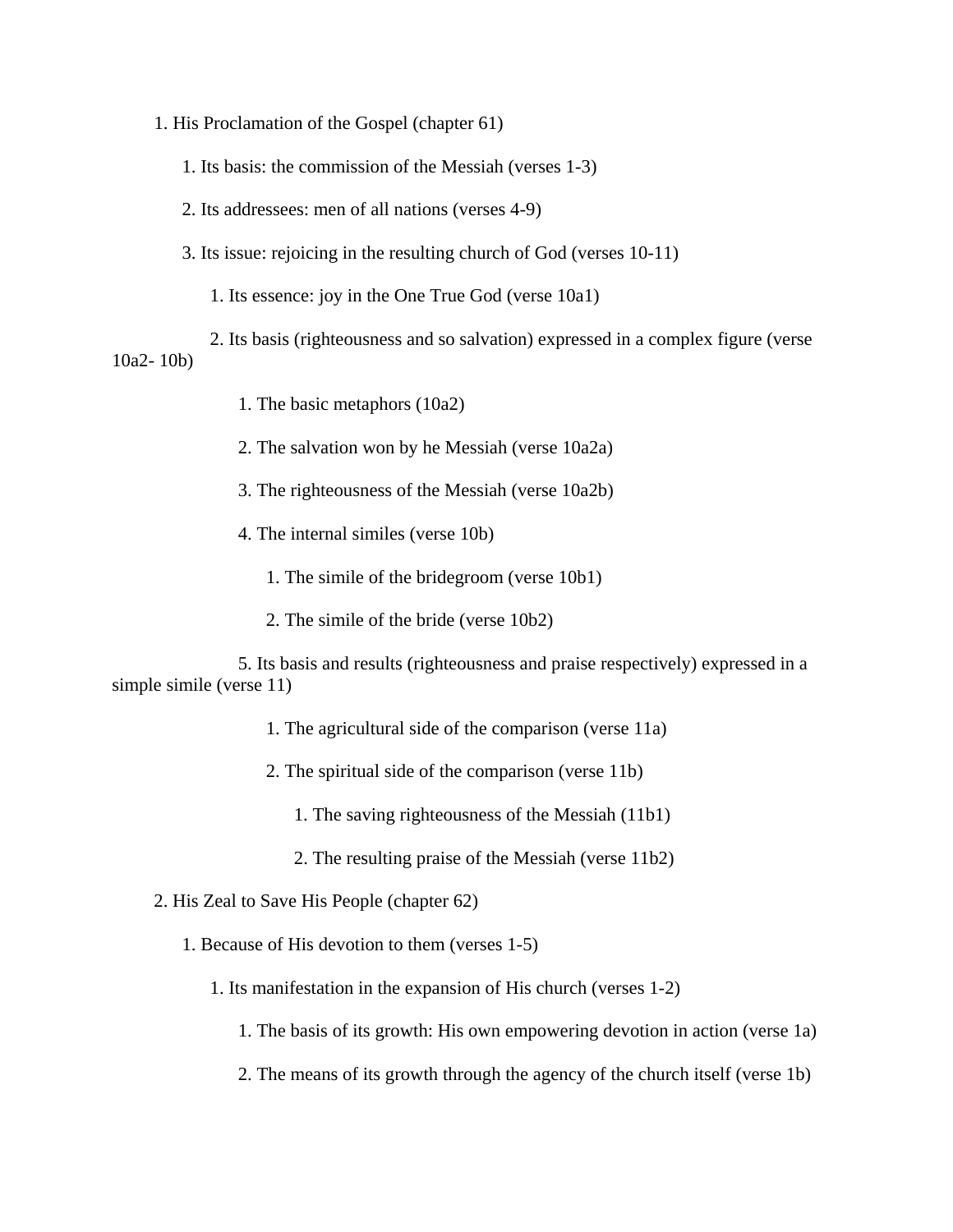1. The proclamation of imputed righteousness (verse 1b1)

2. The proclamation of salvation (verse 1b2)

 3. The essence of its growth: the addition through faith of an international royalty (verse 2)

1. In terms of individual hearers of the message of the church (verse 2a)

2. In terms of the church as a whole: a renaming to be explicated in verses 4-

5 (verse 2b)

2. Its manifestation in His protective perception of His church (verse 3)

1. Its spiritual beauty in His eyes (verse 3a)

2. Its spiritual kingliness in His eyes (verse 3b)

 1. Its manifestation in the expansion of His church, expressed by the renaming of the church intimated in verse 2b (verses 4-5)

 1. The primary enunciation of the renaming by the rejection of previous names (verse 4a)

1. In regard to God: "Forsaken" (verse 4a1a)

2. In regard to men: "Desolate" (verse 4a1b)

2. The explication of the renaming (verses 4a2-5)

1. By giving new names with contrary significance (verse 4a2)

1. In regard to God: "Hepzibah" (verse 4a2a)

2. In regard to men: "Beulah" (verse 4a2b)

2. By explaining the new names in a general way (verse 4b)

1. In regard to God (verse 4b1)

2. In regard to men (verse 4b2)

3. By explaining the new names more specifically (verse 5)

1. In regard to men (verse 5a)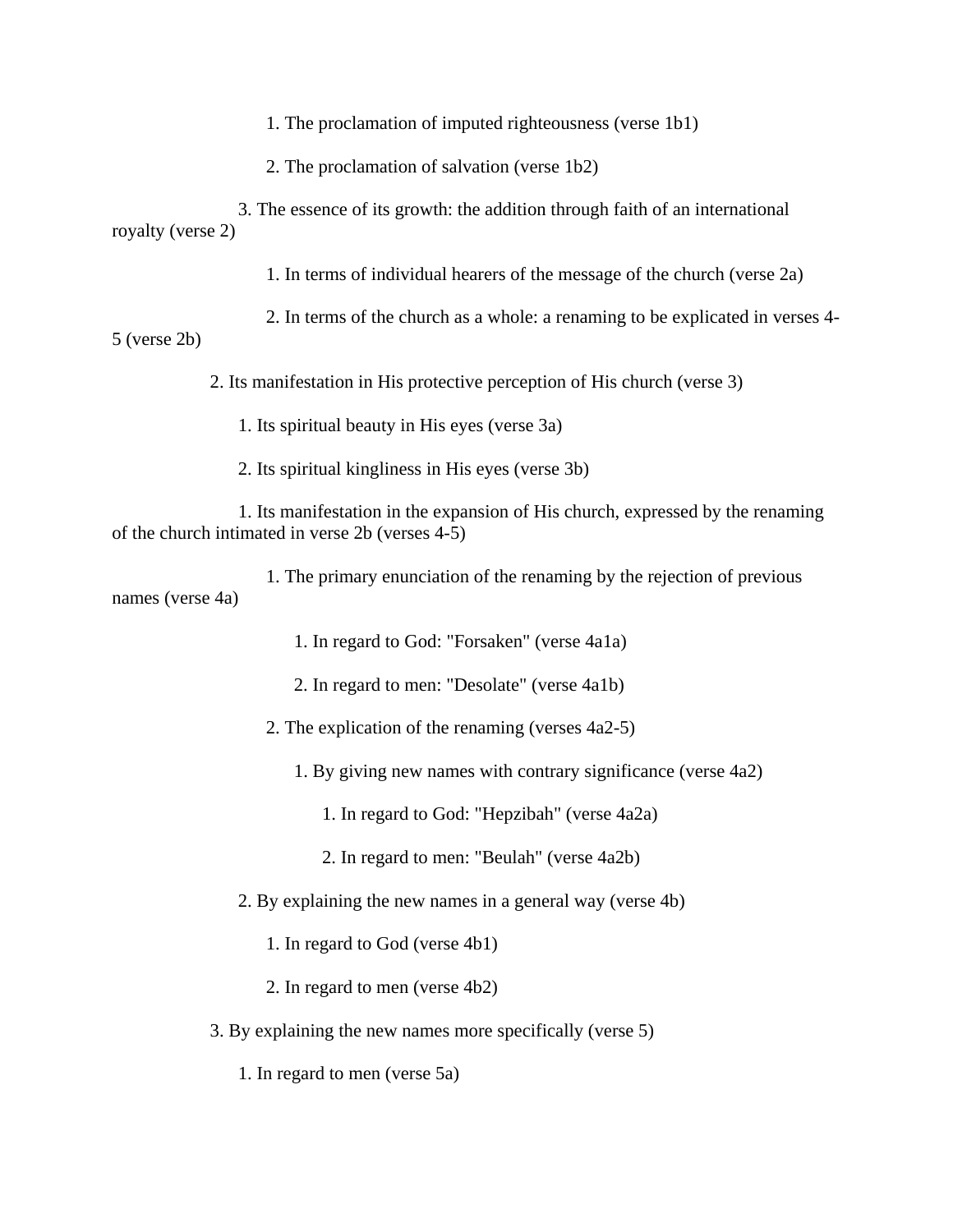2. In regard to God (verse 5b)

- 2. Because of His oath to them (verses 6-9)
- 3. Because of His promise to them (verses 10-12)
- 3. His Vengeance on His Enemies (chapter 63:1-6)
	- 1. The nature of the Avenger (verse 1)
	- 2. The nature of the vengeance (verses 2-4)
	- 3. The unique role of the Avenger (verses 5-6)
- 3. Through the Repentance of Israel (chapters 63:7-66:24)
	- 1. Its Necessity: Israel's sinfulness (chapters 63:7-64:12)
- 1. Shown by reference to her previous conduct despite the Lord's grace (chapter 63:7- 14)
	- 2. Shown by the Lord's chastisement of Israel (chapters 63:15-64:4)
	- 3. Shown by a confession of sinfulness and an appeal for pardon (chapter 64:5-12)
	- 2. Its Alternative: Condemnation (chapter 65)
		- 1. Contrasted with the blessedness of the Gentiles who repent (verses 1-7)
		- 2. Contrasted with the blessedness of the Israelites who repent (verses 8-12)
		- 3. Contrasted with the blessedness of all who repent (verses 13-25)
	- 3. Its Circumstances (chapter 66)
		- 1. The rejection of the Israelite nation (verses 1-4)
		- 2. The acceptance of an Israelite remnant (verses 5-11)
		- 3. The evangelization of the Gentiles (verses 12-24)

 The five verses, then, which are the objects of this study all fall within the middle sub-canto (chapters 61:1-63:6) of the Seventh Canto of Isaiah, which has as its theme that the Lord gives a blessed future to His people through the word of the Messiah.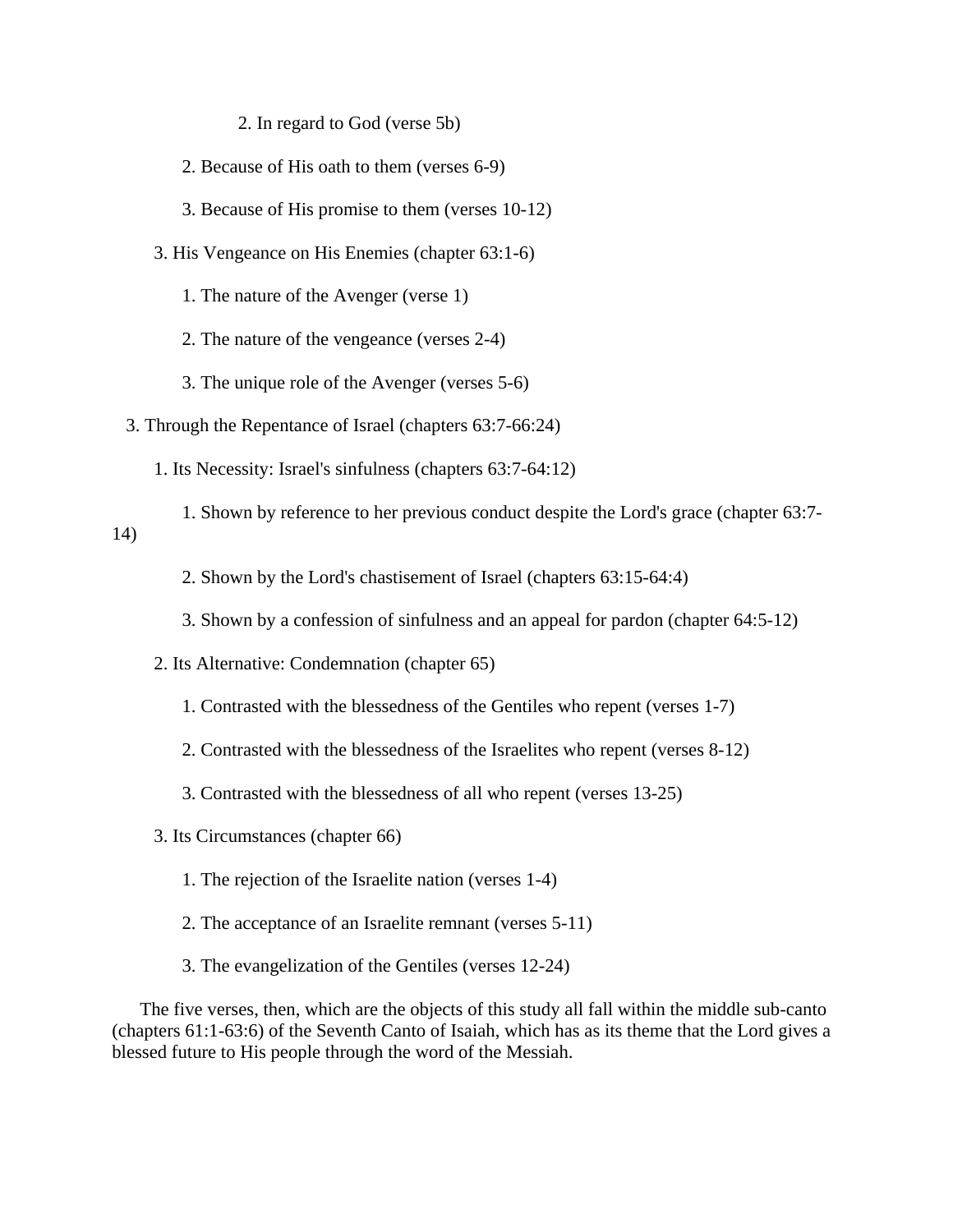The first two verses, however, of the five concerned belong to a different section of the subcanto than do the remaining three verses. Verses 10 and 11, on the one hand, of chapter 61 conclude a section, coterminous with chapter 61, which treats of the Messiah's proclamation of His salvific gospel. Verses 1-3, on the other hand, of chapter 62 form the first two parts of the tripartite stanza which begins a section equaling chapter 62 and asserting the zeal of the Messiah to bring salvation to His people  $\lambda \times$  and, specifically in the first stanza (verses 1-5), His zeal to save His people because of His devotion to them.

## **A LITERAL TRANSLATION AND COMMENTS**

## I. Isaiah 61: Words of the Church

 10. I shall exult greatly in the LORD; My soul will rejoice in my God. For He will have clothed me with garments of salvation; A robe of righteousness will have covered me, As the bridegroom makes himself priestly with a turban, Yea, as the bride adorns herself with her jewels.

 In the first nine verses of Isaiah 61 the speaker is the Messiah, as is confirmed, for one thing, by His own citation of verses 1-2 in the synagogue in Nazareth (Luke 4 [verses 18-19 in the framework of 16-21]). The Messiah describes in these nine verses the purpose and results of His mission. The purpose is the establishment of the new testament (in verse 8) and the proclamation of the messianic gospel (in verses 1-3). The results are the joy (in verses 3 and 7) and righteousness (in verse 3) of human sinners, the establishment of the church of the new testament (in verse 4), its extension to the Gentiles (in verses 5, 6, and 9), and the priesthood of all believers (in verse 6).

 In verses 10 and 11, on the other hand, the speaker is the church, responding with great joy to all that the Messiah has accomplished on her behalf. Thus, the rejoicing of verse 10 is connected with "the oil of gladness" in verse 3 and the "everlasting joy" in verse 7; the "robe of righteousness" in verse 10b with the "oaks of righteousness" which are the "planting of the Lord" in verse 3; the "praise" of verse 11 with the "mantle of praise" in verse 3; the "nations" of verse 11 with the "foreigners" of 5 and the "nations" of 6 and 9. The bridegroom's headdress mentioned in verse 3 similarly reoccurs in verse 10.

 Two differing verbs denotative of joy serve as predicates in the first two clauses of Isaiah 61:10. The first clause (and so the verse) begins, indeed, with two forms of the same hollow verb, sws or sys. The first word in the verse is the qal infinitive absolute of sws, which in its position preceding a finite form of the same verb serves to intensify the conception of the finite form itself. Such an infinitive is, in consequence, usually rendered into English as "greatly" (as in the translation above) or "exceedingly" or in some equally or even more idiomatic fashion.

 The conception of sws or sys goes beyond joy to exultation, which is to say the enthusiastic expression of joy ("exult, display joy") [BDB, 965a]. Here, indeed, the native significance of sws is given even more force by the position, as just noted, of the infinitive absolute before the qal imperfect. The first person (common in gender) of the imperfect aspect assumes the church of the new testament as uttering the thoughts of its innumerable members.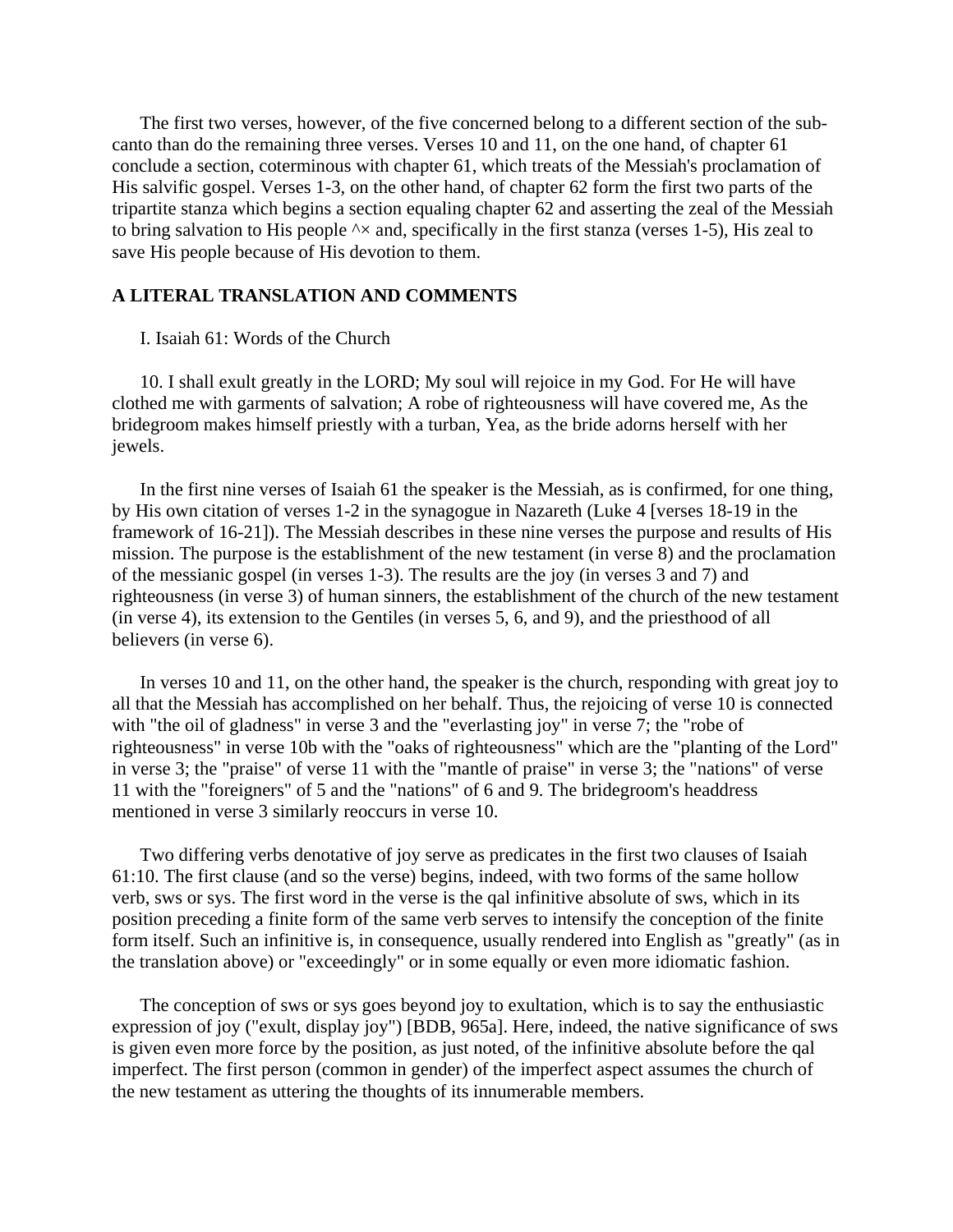In the second clause the predicate is the verb gyl. Of all the words in Classical Hebrew denotative or connotative of joy, gyl is perhaps the one which "rejoice" fits most distinctively and uniformly as a definition [BDB, 162a]. The feminine gender of the third person singular agrees with the feminine gender of the subject, nephesh ("soul").

 The "righteousness" (tzdhaqah) of the fourth clause of the verse does not refer to the righteous acts which, to be sure, believers in the Messiah do in the course of a life of sanctification [BDB, 842]. The "righteousness" here, on the contrary, is a "robe" {m^Ñiyl [BDB, 591]) with which we are simply "covered" [BDB, 418). The qal perfect of  $y^{\wedge}$ Ñt [with final teth] is here employed with the force of a present perfect explaining the basis of the future joy of the church.

 This "righteousness" stands, likewise, in parallel position to the "salvation" of the previous clause. There, again, the salvation to be achieved by the Messiah is metaphorically portrayed as "garments" (bigdhey-yesha^Ñ [BDB, 447]) with which He has simply "clothed" us [BDB, 527). The hiphil perfect of lbshis, here likewise, employed with the force of a present perfect explaining the basis of the future joy of the church.

 Thus, this tzdhaqah is the alien righteousness of Christ Himself which derives from His vicarious obedience and satisfaction and which is now imputed to men who in themselves are sinful. The reference, in other words, is to the justification of sinners by the grace of God through faith in the Messiah. Here, then, we see again, as in so many places, the central theme of the Old Testament, justification by grace through faith in the Messiah to come.

The bridegroom's headdress  $\lambda \times$  symbolic of joy  $\lambda \times$  was, as previously mentioned, already introduced into the contextual vocabulary in the third verse of Isaiah 61. The word p'er is rendered "beauty" in verse 3 and "ornaments" in verse 10 by the Authorized Version. The Revised Standard Version and New American Standard Bible with more consistency use "garland" in both cases, but "turban" would be a more precise translation [BDB, 802b]. Thus, the first clause following the 'athnach in verse 10, if translated literally, would read "as a bridegroom acts as a priest with regard to a turban" (verse 10b1). For khnin the piel signifies "act as a priest" [BDB, 464]. The meaning is that the bridegroom on his day of joy wore a special sort of turban usually reserved to priests (Exodus 39:28 and Ezekiel 44:18), just as today bridegrooms and brides usually wear special garments which they never wear otherwise.

 11. For as the earth brings forth its sprouting, Yea, as a garden makes that sown in it sprout forth, So will my Lord, the LORD, make righteousness and praise sprout forth in the presence of all of the nations.

 The idea of sprouting is stressed in the verse before us by employing both the verb denoting the action and the noun derived therefrom. The verb, indeed, occurs twice here, once on each side of the simile comprising the two halves of the verse, both times in the imperfect of the hiphil. The qal of tzmch means "sprout, spring up" and is used literally in this way of plants and trees [BDB, 855a-b]. The hiphil, with its causative significance, is likewise employed in a literal sense of plants and especially of grass [BDB, 855b]. The noun tzemach, correspondingly, means "sprout" (or in some places the "growth" of a vine, which grows by sprouting) [855b]. A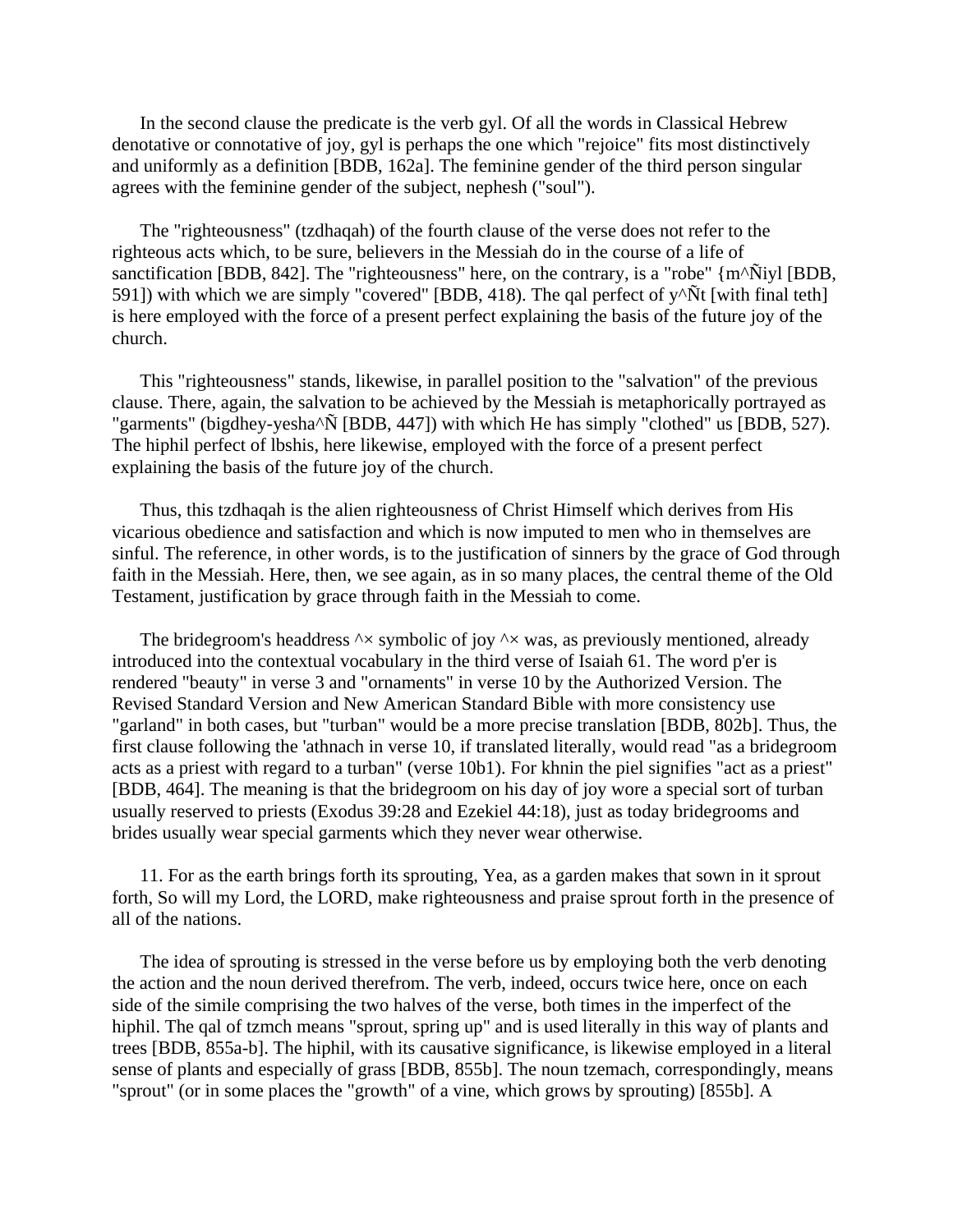tzemach, then, is never a mere branch, much less a twig, of a tree, but is rather a fresh sprout springing newly from ground or root, so as to form a new plant of some kind. Here this connotation emphasizes the divine newness of the "righteousness" which the Messiah was to produce by His vicarious humiliation and then impute to "all nations" in the justification of the world. This justification would then redound to His "praise in the presence of all nations" in the grateful response of all those sinners who would appropriate the righteousness of the Messiah through faith in Him.

II. Isaiah 62: Words of the Messiah

 1. For the sake of Zion shall I be not still, Yea, for the sake of Jerusalem shall I rest not, Until her righteousness go forth as the brightness of the day, yea, her salvation burn as a torch.

 The phrase "as the brightness of the day" in the translation above renders the single word kannogah (with mappiq)in the final he) in the original text. The feminine noun is definite by virtue of the pathach under the kaph, the prepositional prefix denoting comparison ("as"), and the daghesh in the nun, indicating the doubling of the initial letter of the noun itself. The noun nogah (with innate mappiq) receives, in fact, the accouterments of the definite article only here and in Ezekiel 1:28 [BDB, 618a]. The reason here, evidently, is the comparison of the proclamation of justification by the church to, specifically, the most basic application of nogah, which is to say the "brightness of a (clear ...) day" full of sunshine [BDB, 618a].

 2. And nations shall see thy righteousness, Yea, a totality of kings thy glory; And a new name shall be called to thee Which the mouth of the LORD will designate.

 The phrase "will designate" in the translation above renders the masculine singular of the third person of the qal imperfect of the pe-nun verb nqb [BDB, 666a]. Brown-Driver-Briggs distinguishes two roots with these same three letters, but the need to do so on the basis of two passages relating to cursing is questionable in view of the lack of etymological evidence [BDB, 666b]. The basic idea of nqb is, in fact, "pierce" or "bore" through something [BDB, 666a]. This original conception, however, gives birth quite early to the idea of being "pricked off" (as we should say "checked off") a list of names and so "designated" by name [BDB, 666a]. This significance is associated especially with forms of passive reference. It is, thus, the uniform meaning of the niphal (Numbers 1:17; 1 Chronicles 12:32; 16:41: 2 Chronicles 28:15; 31:19; Ezra 8:20) [BDB, 666a]. The same direction is taken by the passive participle of the qal in Amos 6:1, which can still be translated as "designated" (as opposed to the more periphrastic "noted, distinguished" suggested in Brown-Driver-Briggs) [BDB, 666a]. The idea of designation is, on the other hand, attached only twice to the active forms of the verb, here and already in Genesis 30:28. There the qal imperative is applied to the fixation of the wages which Laban urges Jacob to name as his future remuneration.

 3. For thou shalt be a crown of beauty in the hand of the LORD, Yea, a turban of kingship in the palm of thy God.

 The two constructs translated above as "crown" and "turban" hark back to the p'er (also translated as "turban") which surfaced twice in the preceding chapter, firstly in verse 3 of Isaiah